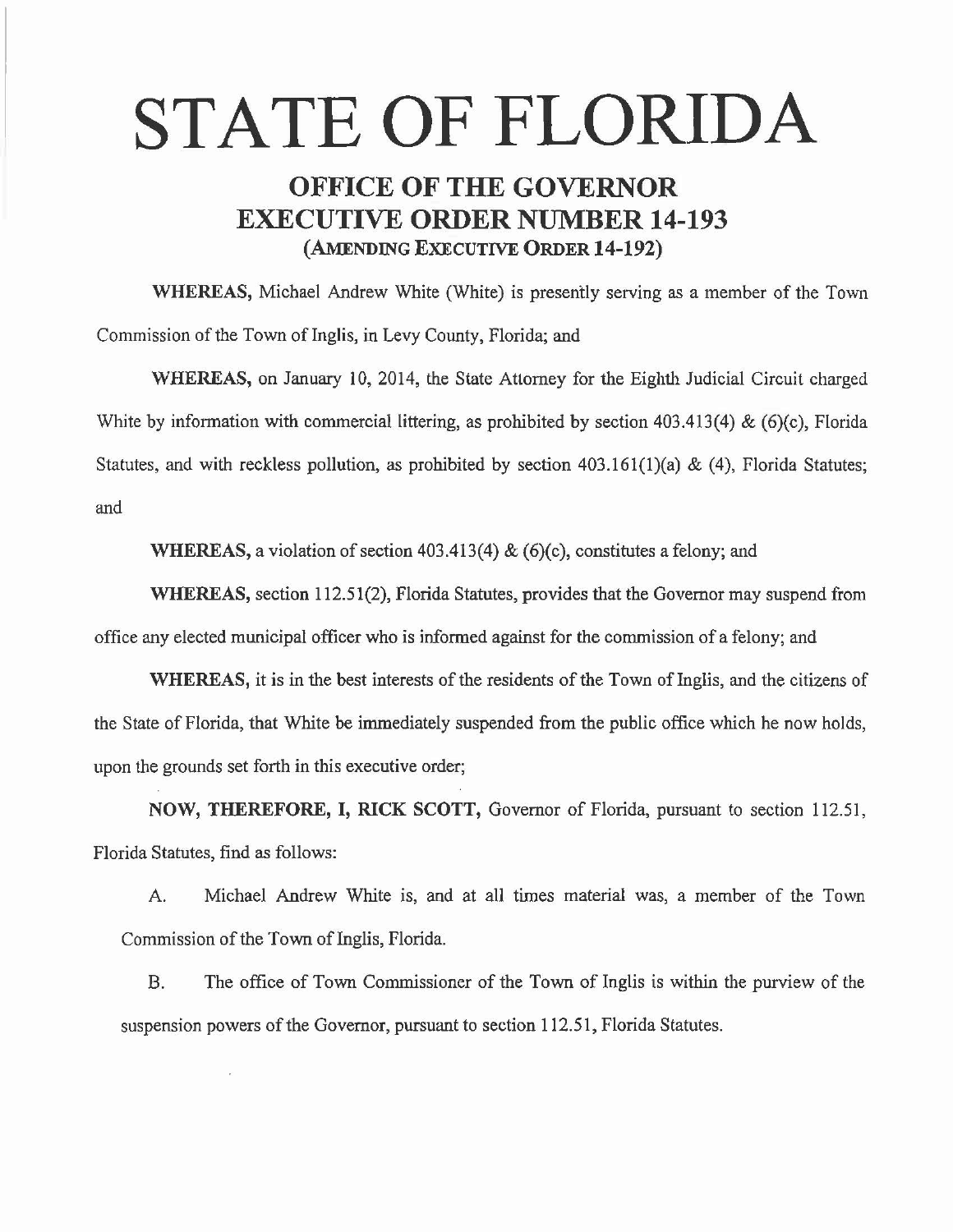C. The attached Information, which is incorporated as if fully set forth in this Executive Order, alleges that White committed a felony. This suspension is predicated upon the attached Information.

**BEING FULLY ADVISED** in the premises, and in accordance with the Constitution and the laws of the State of Florida, this Executive Order is issued, effective today:

Section 1. Michael Andrew White is suspended from the public office, which he now holds, to wit: member of the Town Commission of the Town of Inglis, Florida.

Section 2. Michael Andrew White is prohibited from performing any official act, duty, or function of public office; from receiving any pay or allowance; and from being entitled to any of the emoluments or privileges of public office during the period of this suspension, which period shall be from today, until a further Executive Order is issued, or as otherwise provided by law.



ATTEST:

**SECRETARY OF** 

IN TESTIMONY WHEREOF, I have hereunto set my hand and have caused the Great Seal of the State of Florida to be affixed at Tallahassee, this 23rd day of June 2014.

 $\sum_{i=1}^{n-1}$  . ~<br>{}  $-1.48$ ::: e. m *:* .. - : *i* . .: . I  $\mathcal{C}$  $\frac{1}{2}$ **r.** <sup>I</sup>  $\frac{1}{n}$ **i**   $\mathcal{E}$ partners and we J ·- **--;1** . .7.'.! <sup>I</sup> <sup>~</sup>[ -: •• ··-  $\frac{1}{2}$   $\frac{1}{2}$   $\frac{1}{2}$  $\begin{array}{cc} \Xi \Xi_1^{\prime\prime} & \Xi_2^{\prime\prime} \ \Xi_2^{\prime\prime} & \sim \end{array}$ ' .r., 0<br>' .r., 0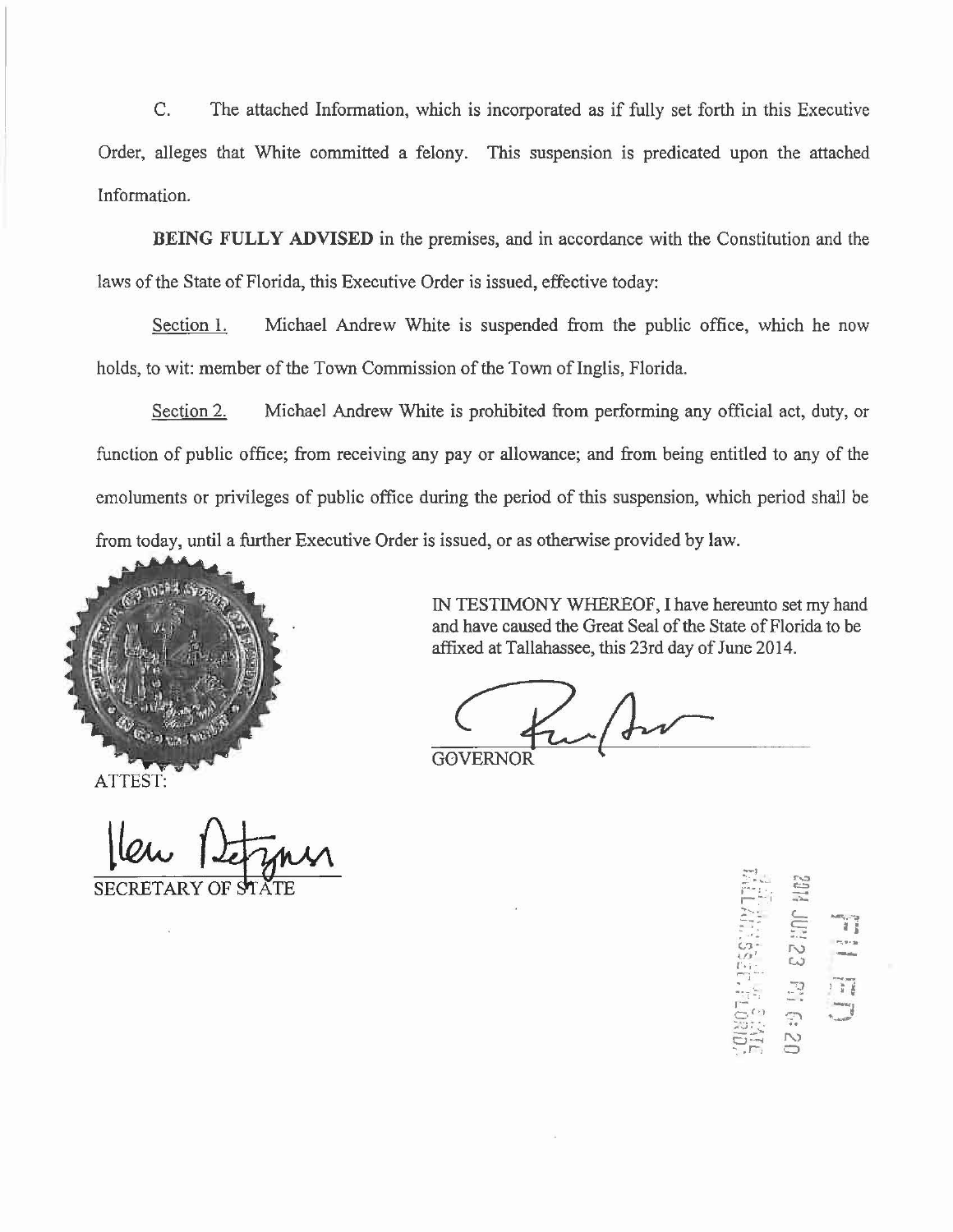### IN THE CIRCUIT COURT OF THE EIGHTH JUDICIAL CIRCUIT IN AND FOR LEVY COUNTY, FLORIDA

### **STATE OF FLORIDA** Plaintiff.

Case Number 38-2014-CF- 27  $-A$ 

**DIVISION IV** 

VS.

÷

MICHAEL ANDREW WHITE, W/M, 12'04/1966, Defendant.

**CHARGES:** 

- $\Gamma$ **COMMERCIAL LITTERING**
- $I$ ( RECKLESS POLLUTION

#### **INFORMATION**

#### IN THE NAME AND BY THE AUTHORITY OF THE STATE OF FLORIDA:

WILLIAM P. CERVONE, STATE ATTORNEY for the Eighth Judicial Circuit. prosecuting for the State of Florida, under oath, alleges by information that MICHAEL ANDREW WHITE, in Levy County, Florida, on or between January 1, 2007, and July 17, 2013. did unlawfully dump litter in an amount exceeding 500 pounds in weight or 100 cubic feet in volume or in any quantity for commercial purposes, or dump hazardous waste, on private property, and the dumping caused a public nulsance or was in violation of any other state or local law, rule, or regulation, contrary to Section 403.413(4) and (6)(c) Florida Statutes, (I.2)

COUNT II: And WILLIAM P. CERVONE, STATE ATTORNEY for the Eighth Judicial Circuit, prosecuting for the State of Florida, under oath, further alleges, by information that MICHAEL ANDREW WHITE, in Levy County, Florida, on or between January 1, 2007, and July 17, 2013, did then and there unlawfully cause pollution, due to reckless indifference or gross careless disregard, so as to harm or injure human health or welfare, animal, plant, or aquatic life or property, contrary to Section 403.161(1)(a) and 403.161(4), Florida Statutes, [M2]

#### **STATE OF FLORIDA COUNTY OF LEVY**

Personally appeared before me the undersigned MICHAEL L. BECKER Assistant State Attorney, Eighth Judicial Circuit of Florida, who, being first duly sworn, says that the allegations set forth in the foregoing INFORMATION are based upon facts that have been swom to us tiue, and which if true, would constitute the offense therein charged, and is filed in good faith, and